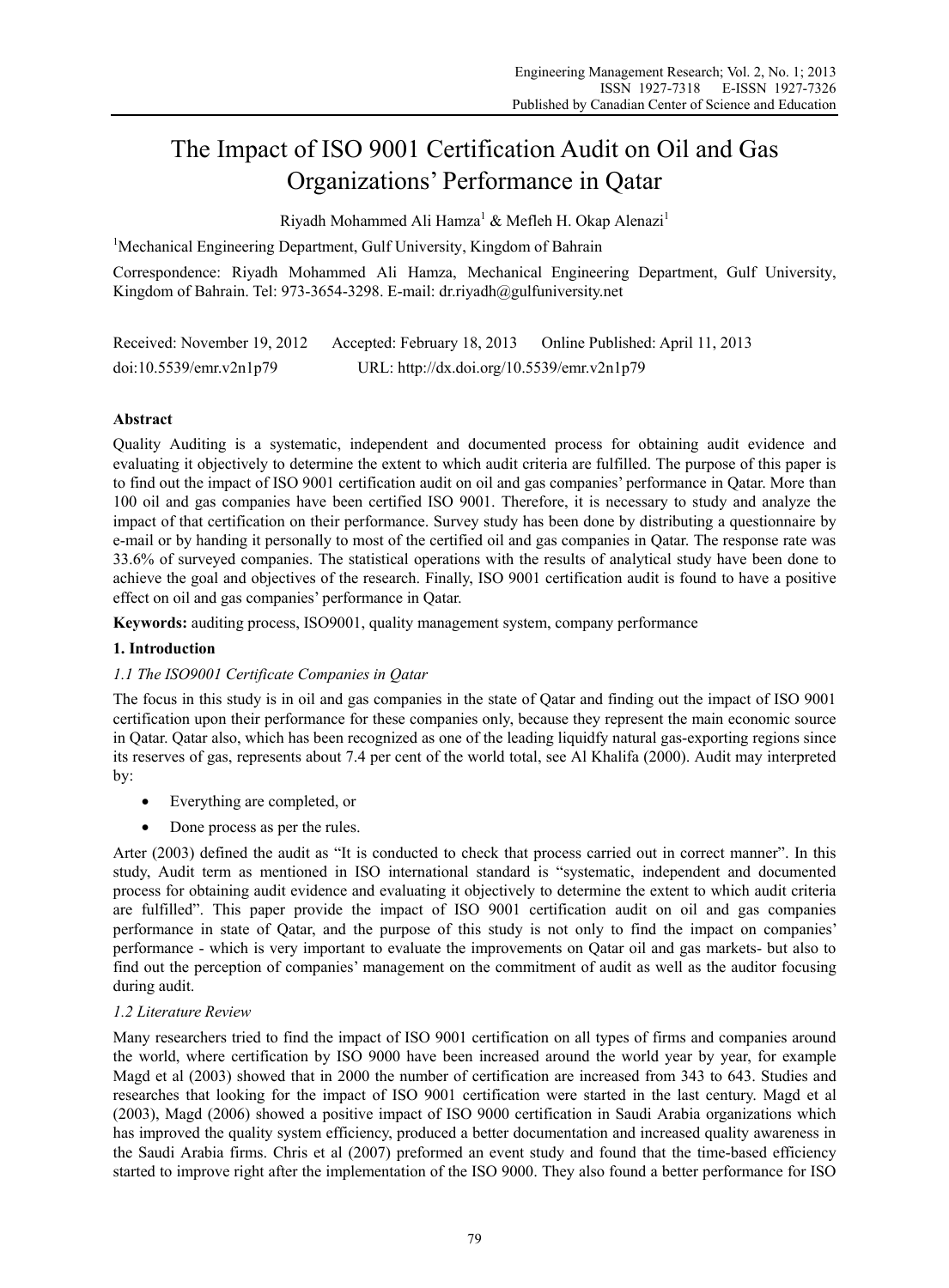9000 certified companies after they obtained certification. Magd (2008) showed that the impact of ISO 9001 is giving an opportunity to a high quality assurance system that guide to high of excellence in organization performance. Al Khalifa et al (2008) covered all types of companies in Qatar and describing the barriers, motives, benefits, difficulties and implementation success factor of different organizations in Qatar. Al Turki and Faris (2010) found a positive impact in Malaysian companies that have ISO 9001 certification to gain customer confidence in their products. Many studies in this field were found a negative impact or a positive weak effect from the ISO 9001 certification. Terziovski et al (1997) located that certification of ISO 9001 does not have a clear positive relationship with organizational performance in the TQM environment. Abraham et al (2000) found that no guarantee of ISO 9000 certification on supplier products or services quality that meet customer requirements. Stevenson and Barnes (2002) showed the cost focusing on three issues. These issues are: Internal costs (training, hiring a new employees…etc), Consultancy fees, and Registrations agencies' fees for auditing activities. Hesan et al (2002) found that ISO 9000 registration in Singapore did not have any impact on quality management practices and quality results of Singapore firms. Zeng et al (2004) found from 100 certified companies' survey answers that 50% of the respondents indicated that ISO 9000 certification has no obvious effect on quality improvement. A survey in Australia and New Zealand based on manufactures and Services Companies has been carried out by Mei et al (2006). The study demonstrated a positive weak effect on business performance. Moreover the study concluded that ISO 9000 itself does not lead to improvement in business performance. Smite and Brede (2006) concluded in their study that even though a company might be certified in accordance with ISO standard; it doesn't prove successful implementation and usage of the company's quality system. Kumar and Balakrishnan (2011) found few negative impacts in many areas of 100 contractors from UAE responders, more than half of it, found the same level of customer satisfaction before and after ISO certified, as well as documents volume was increased after ISO certified.

Morris et al  $(2000)$  showed that the generic purpose of any management system audit is:

- Find any systematic weaknesses in the process or system.
- Identify any opportunities for improvement.

As per ISO 19011 standard, which is guidelines for quality and/or environmental management systems auditing, it is very important for the auditor before conducting the audit to take the following points which summaries the guidance provided by ISO 19011:

Clause 4: gives the principles of auditing and auditors (Ethical conduct, fair presentation, due professional care, independence and evidence-based approach).

Clause 5: Audit programmes (managing, establishing, implementing and reviewing audit programmes also the control of the audit programme records).

Clause 6: provides the guidance on how to conduct the audit process (Audit process is shown in figure 1).

Clause 7: Shows the competence that needed by an auditors (knowledge, skills, education experience and training) and evaluation process of the audit.

# *1.3 The Problem Hypotheses*

The goal of this paper is to find the actual impact of ISO9001 audit on the oil and gas companies in Qatar, and the objectives of this research could be concluded in the following points:

- 1. The impact of the certification against ISO 9001 in oil and gas companies in Qatar
- 2. The efficiency of auditors for conducting the ISO 9001 auditing process.
- 3. Perception and satisfaction level of oil and gas companies with ISO9001 certification.

# **2. Method**

As per international codes and standards, ISO 9000:2005 Quality Management Systems, divide the audit into two types:

I – Internal Audit: some of sources used first-party audit term in place of internal audit; it is conducted by the organization itself for the review of management and also for other reasons such as an organization's declaration of conformity.

II- External audit: sometimes called second-party or third–party. Second-party audits are conducted and done by customer itself for the customers review or verification. The other name of external audit is third-party audit but it is for certification purposes and done by external independent party (certifying bodies) also such as those providing registration of conformity to ISO 9001.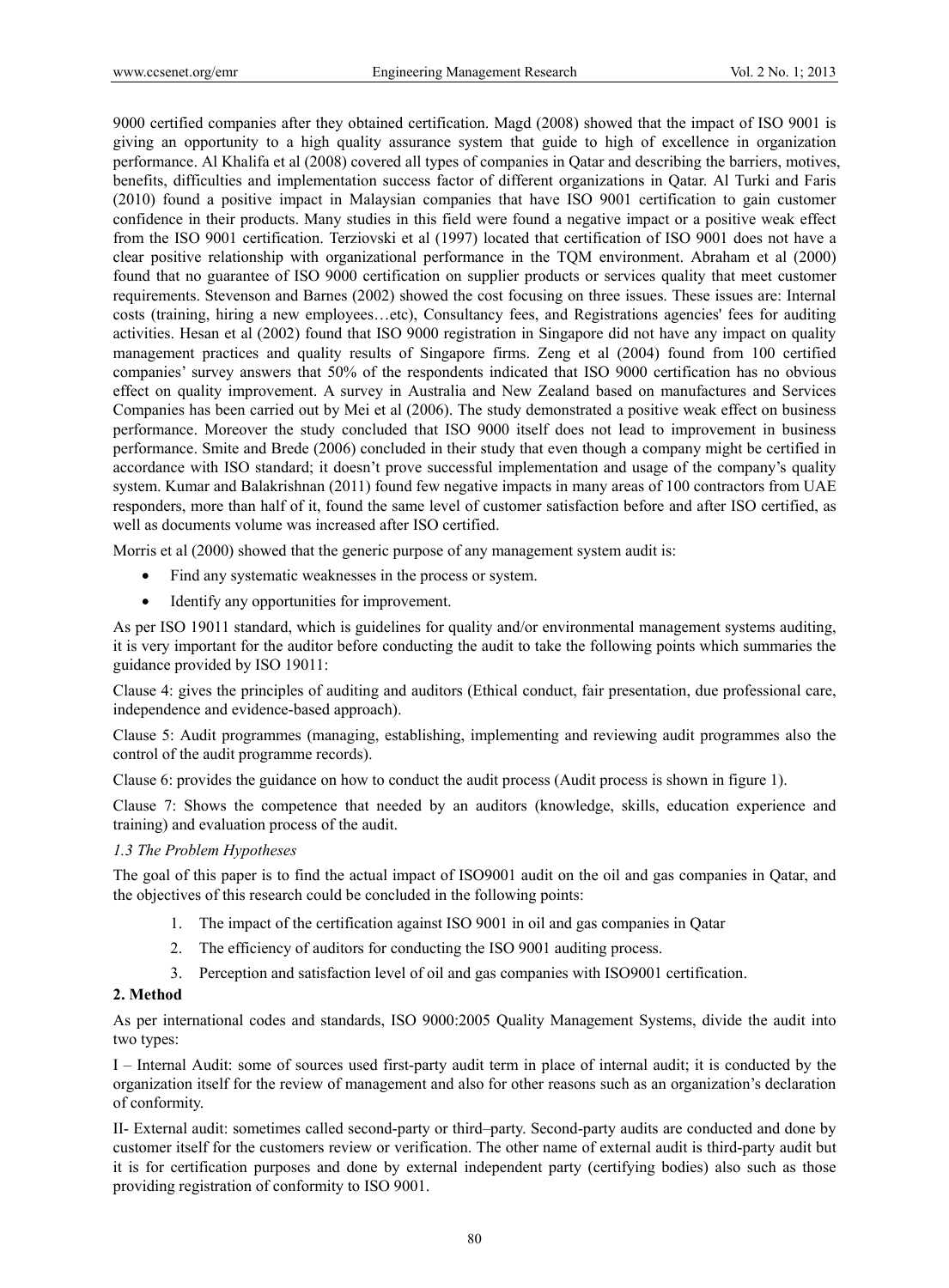

Figure1. Flowchart of the audit process (Source: Heras, I. Casadesús, & M. Ochoa, 2001)

# *2.1 The Data Collecting*

The data was collected utilizing survey questionnaire. The questionnaire was mailed or handed personally to all certified oil and gas companies in Qatar. The survey has been designed using previous studies. Number of surveys has been used in GCC in addition to those of face to face interviews with quality managers and professionals in Qatar who are working in quality management system fields and ISO certifying bodies. Based on their responses, previous studies and objectives of this study, a pilot survey was developed and sent to a few of quality departments managers and certification professionals people to make sure that survey covers the goals of this study. Their feedback and suggestions was taken to improve the design of survey. Final survey was developed and distributed to oil and gas certified companies in Qatar. The survey consists four parts:

# Part I: Organization general details

This part investigates two type of information; the first section is about the general information of the companies and person position. This section is optional to avoid any conflict with companies' privacy. The second section is about the reasons of getting ISO 9001 certificate.

#### Part II: Commitment of audit firm

In this part of survey, researchers ask the target companies about their perception about the certifying bodies auditor how conducted the audit.

#### Part III: Auditor focusing during audit

Audit findings are good indicator helping in the study of the impact of audit on companies. This part asks the target companies about a percentage of type of findings (management and technical findings) from the total audit findings. As well as ask them about the timing distribution of audit by the auditors itself.

# Part IV: Audit impact on organization performance

This is the final part of the survey and it is the most important part in the survey, because it evaluates the impact of ISO 9001 certification on the oil and gas companies.

# *2.2 Participant Characteristics*

The survey addressed to the manager or person responsible for quality in the organization such as quality manager, quality management representative (QMR) and Quality Assurance/Quality Control (AQA/QC)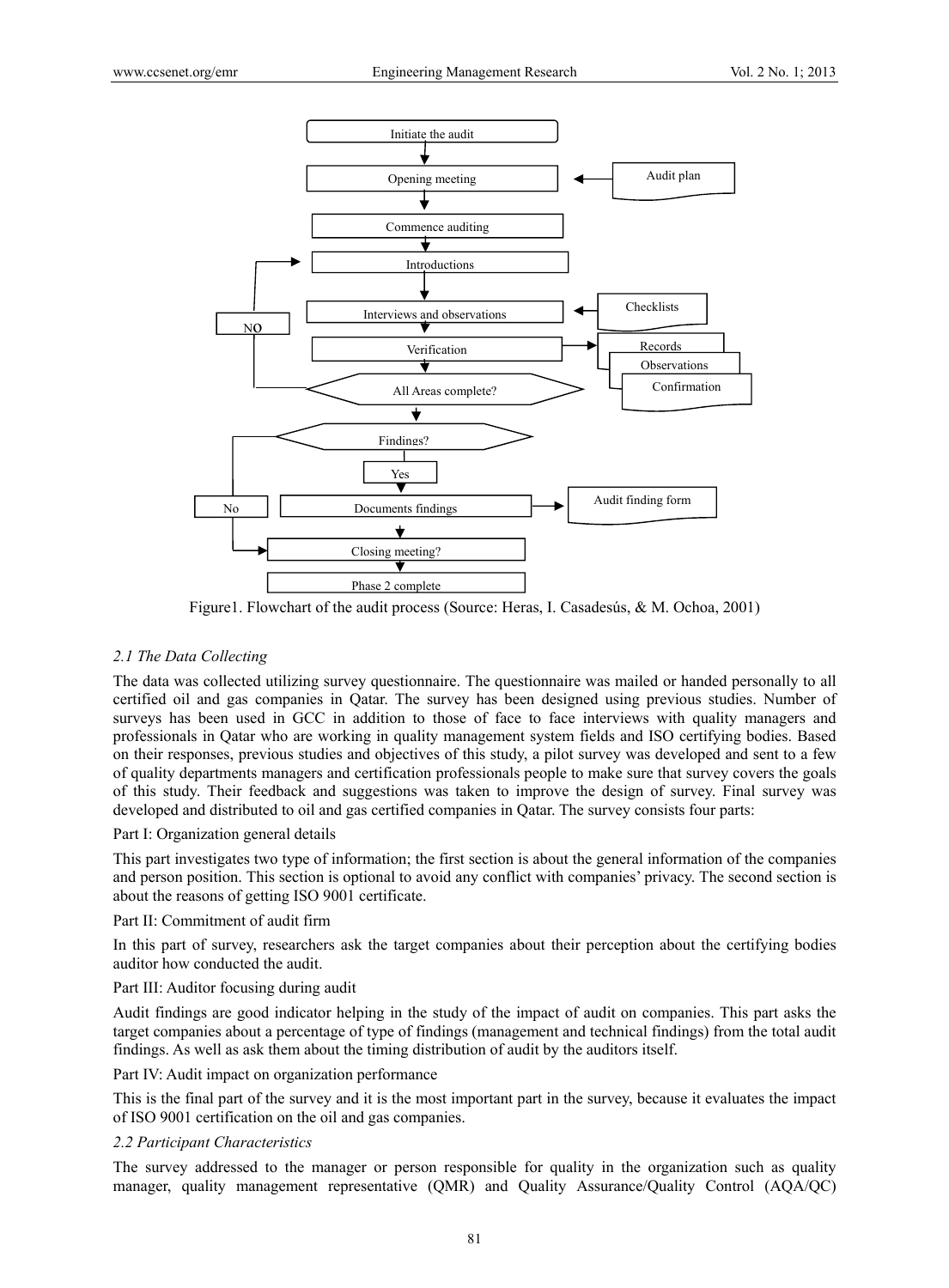manager to find a suitable collection of respondents to complete the survey.

#### *2.3 Sampling Procedures*

Survey instrument was mailed to 101 oil and gas ISO 9001 certified companies in Qatar. It was very difficult to get a number of certified oil and gas companies from one source. The above number of certified oil and gas companies in Qatar has been obtained from three sources. First, the main oil and gas organization in Qatar, second statistical studies done by International Organization for Standardization for ISO 9001 certified companies and third, certifying bodies in Qatar. The distribution process started from May, 2011 till January, 2012.

# 2.3.1 Sample Size, Power, and Precision

Along with the description of subjects give the mended size of the sample and the number of individuals meant to be in each condition in case of separate conditions was used. State whether the achieved sample differes in known ways from the target population. Conclusions and interpretations should not go beyond what the sample would warrant.

Researchers tried to get high survey response rates to ensure that survey results are representative of the target oil and gas companies. A survey must have a good response rate in order to produce accurate, useful results. The Table (1) below shows survey response rate.

#### Table 1. Responses rate details

| Category                      | Number of Survey | Percentage of Survey |
|-------------------------------|------------------|----------------------|
| Total survey sent             | .01              | 100%                 |
| Total survey returned         | 40               | 39.6%                |
| Incomplete survey             |                  | 7.9%                 |
| Usable survey (response rate) | 34               | 33.6%                |

As shown in Table (1), the response rate is 33.6 % from the total certified oil and gas companies in Qatar. Greener (2008) showed that minimum size of response rate is 30% for any category of data to be more closely to the normal distribution. So 33.6% response rate is satisfactory.

# **3. Results**

The main factor of succeeded audit is the audit team performance. Researchers asked surveyed companies in the second part of survey about their perception about the audit team commitment in general point of view. These questions were divided into two parts; the first part was about auditor commitment, auditors' company qualification and auditor explanation during audits meetings. The second part was about the auditor focusing during the audit. Surveyed people were asked to select percentage of audit time spent with management and technical staff of total time. The results were analyzed using the Statistical Package for Social Scientists (SPSS) for Windows version 18.0.

# *3.1 Statistics and Data Analysis*

The surveyed companies were asked to rate their overall satisfaction of nine features about commitment of their certifying agent (auditor firm) on a five point scale (Likert Scale) ranging from 1= very dissatisfy, 2= dissatisfied, 3 =neutral, 4= satisfied and 5 = very satisfied. Items found in table (2) were examined through the Cronbach's  $\alpha$ coefficient which is recognized as a good direct measure of internal reliability. Cronbach's  $\alpha$  coefficient is a coefficient of reliability. It is commonly used as a measure of the internal consistency or reliability of a psychometric test score for a sample of examinees. The equation Cronbach's α is defined as:

$$
\alpha = \frac{k}{k-1} \left( 1 - \frac{\sum_{i=1}^{k} \sigma_{Yi}^2}{\sigma_x^2} \right) \tag{1}
$$

Where, K is the number of components,  $\sigma_x^2$  the variance of the observed total test scores and  $\sigma_{yi}^2$  the variance of component *i* for the current sample of variables. A scale of Cronbach's coefficient Table (2) commonly accepted describing internal consistency.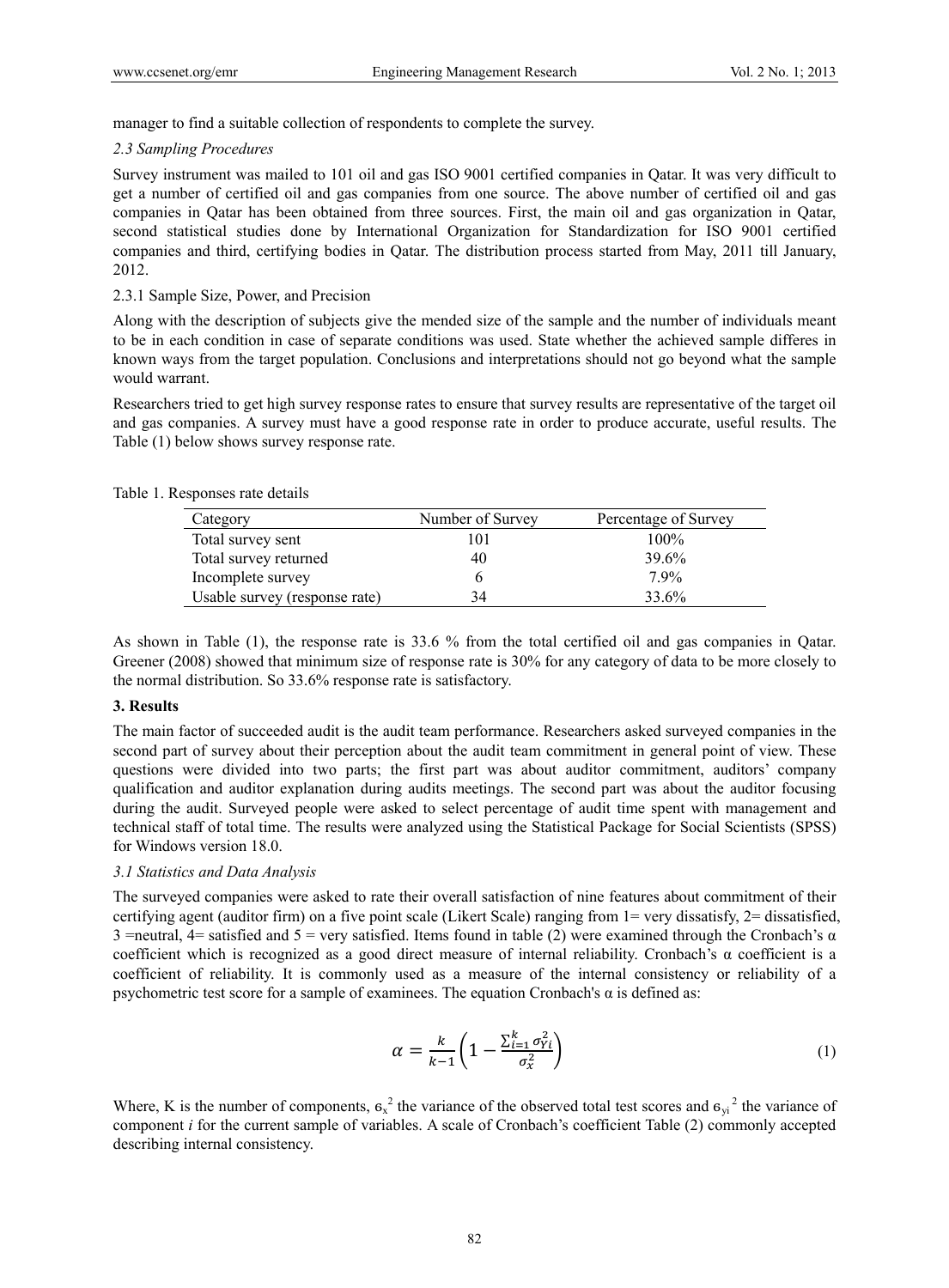Table 2. Scale of Cronbach's coefficient α

| Cronbach's alpha   | Consistency  |  |  |
|--------------------|--------------|--|--|
| $\alpha > .9$      | Excellent    |  |  |
| $.9 > \alpha > .8$ | Good         |  |  |
| $.8 > \alpha > .7$ | Acceptable   |  |  |
| $.7 > \alpha > .6$ | Questionable |  |  |
| $.6 > \alpha > .5$ | Poor         |  |  |
| $5 > \alpha$       | Unacceptable |  |  |

By using the SPSS for reliability,  $α$  scale is 0.915 which is very high instrument reliability. Table (3) presents the mean and the standard deviation which found by SPSS program based on common formula:

$$
\bar{x} = \frac{1}{\sum_{i=1}^{n} f_i} \sum_{i=1}^{n} f_i x_i
$$
\n(2)

$$
\sigma = \sqrt{\frac{\sum_{i=1}^{n} f_i (x - \bar{x})^2}{\sum_{i=1}^{n} f}}
$$
\n(3)

Based on the data presented in Table (3), the top three positive perceptions of oil and gas companies in Qatar on audit firms were as follows:

- Worldwide Certifying Body.
- Oualifying Audit Team.
- Auditor communication.

The first feature "worldwide certifying body" is logic perception from surveyed companies however, the certifying bodies are working in Qatar (BV, Velosi, TUV, DNV and BSI) are international companies and accredited by accreditation international authorities such as United Kingdom Accreditation Services (UKAS) and Inter American Accreditation Cooperation (IAAC). Qualifying audit team and a good level of communication from auditors came in the second positive perception in the survey (mean 4.18 ).The team auditors' qualification and experience are the main reason for the positive perception of surveyed companies.

The other three features (timing commitment, explanation in opening meeting and valid audit plan) came in the middle and the mean from 3.97 to 3.88 which mean that the surveyed firms are satisfied with these auditor features.

Table 3. Perception of auditor evaluating

| Features                              | N  | Mean | Std. Deviation |  |
|---------------------------------------|----|------|----------------|--|
| Worldwide Certifying Body             | 34 | 4.32 | 1.199          |  |
| Qualifying Audit Team                 | 34 | 4.18 | .869           |  |
| <b>Auditor Communication</b>          | 34 | 4.18 | .834           |  |
| Timing Commitment                     | 34 | 3.97 | 1.218          |  |
| <b>Explanation in Opening Meeting</b> | 34 | 3.88 | 1.038          |  |
| Valid Audit Plan                      | 34 | 3.88 | 1.200          |  |
| <b>Explanation in Closing Meeting</b> | 34 | 3.68 | 1.173          |  |
| Follow up after audit                 | 34 | 3.32 | 1.007          |  |
| Pre Audit Visits                      | 34 | 291  | .712           |  |

The last three features come in the table (3) are:

- Explanation in closing meeting
- Follow up after audit
- Pre audit visits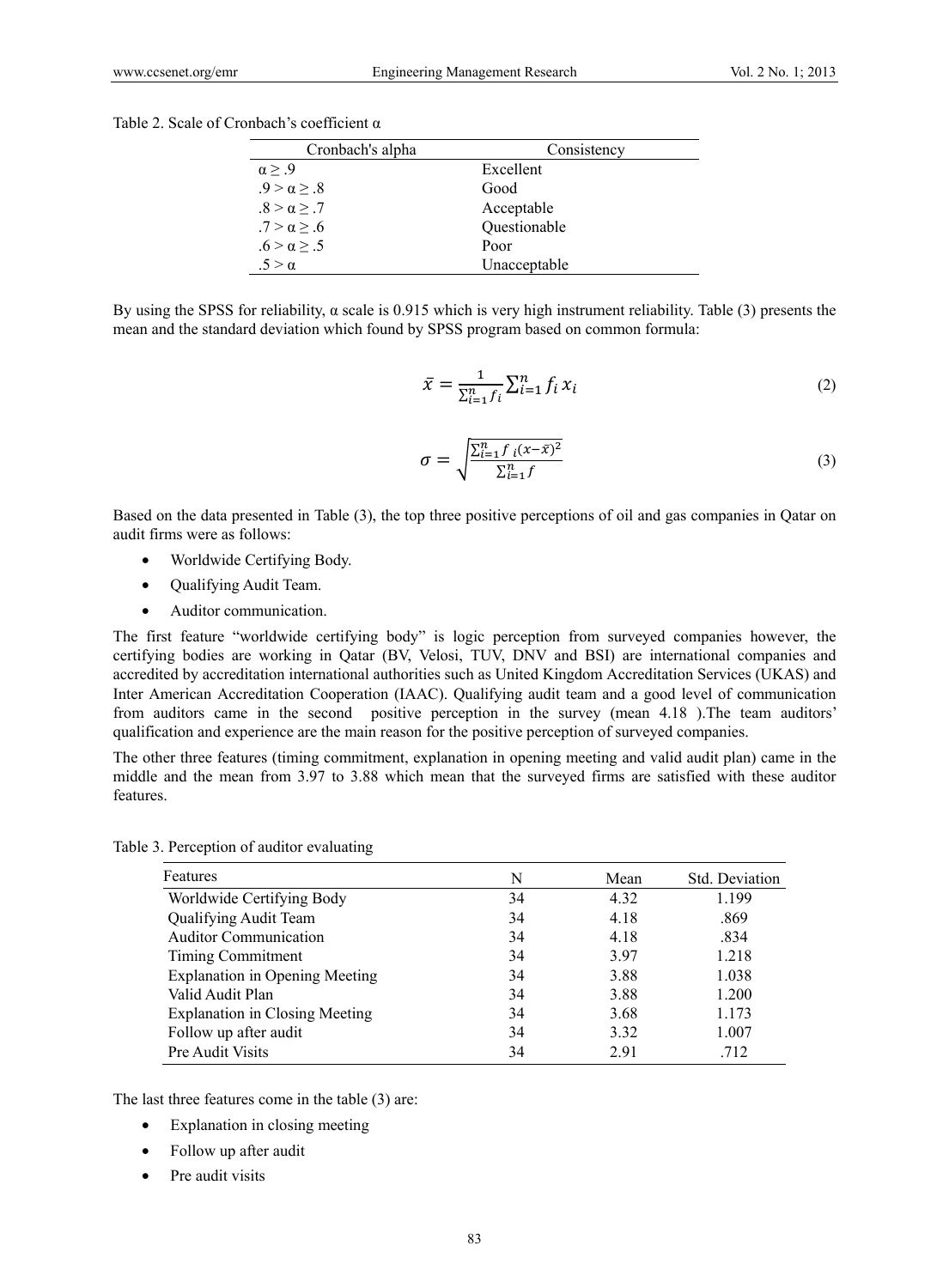Surveyed companies have faced the lack of explanation of audit findings in the closing meeting that is because the auditee did not agree with audit findings. It looks like the auditee has no conformity with ISO 9001 clauses or observations which results in more works and time to correct the findings actions. When the companies get the ISO 9001 certificate, they will be waiting for follow up after audit to keep the company's system without variations. This feature is still satisfied (mean=3.32) with the most surveyed companies.

Pre-audit visit was seen as negative perception of surveyed firm (mean=2.91). These companies need the pre-visit before starting the audit to know more and more about the audit to avoid any of issues during the audit, see figure (2).



Figure 2. Perception of auditor evaluating

#### *3.2 Statistics and Data Analysis*

The general scope of the international standard ISO 9001 specifies requirements for the organization to provide products that meet customer needs. So, it is recommended that the auditor focusing on the processes related to product activities and technicians more than the processes related to management peoples. In this part of survey, researchers asked the surveyed companies to give approximately percentage for the auditor's time spend during the auditing process. The answers are explained in Table (4). Survey's result shows that 58.6% of audit total time is spent with the technical staff which is acceptable and it is recommended to be increased by auditors. The time that spent with management staff is 41.4 % which is also acceptable.

| Table 4. Auditor's time with auditee staff |  |  |
|--------------------------------------------|--|--|
|--------------------------------------------|--|--|

| Item                             | N   | Percentage        | Mean | Std. Deviation |
|----------------------------------|-----|-------------------|------|----------------|
| Time spent with management staff | -34 | 41.4%             | 2.32 | 0.638          |
| Time spent with technical staff  | 34  | 58.6 <sup>%</sup> | 3 15 | 0.702          |

Table (5) shows the percentage of the auditor time spent with the quality management system documents (such as company quality manual, policy, managements procedures and HR records) and technical or equipments documents (such as records, inspection, calibration documents and technical procedures). 55.6% of total time of auditor with documents was spent with QMS documents and 44.4% with technical and equipments documents.

The percentage above gives indication of the amount of QMS documents that have been used in the oil and gas organization in Qatar.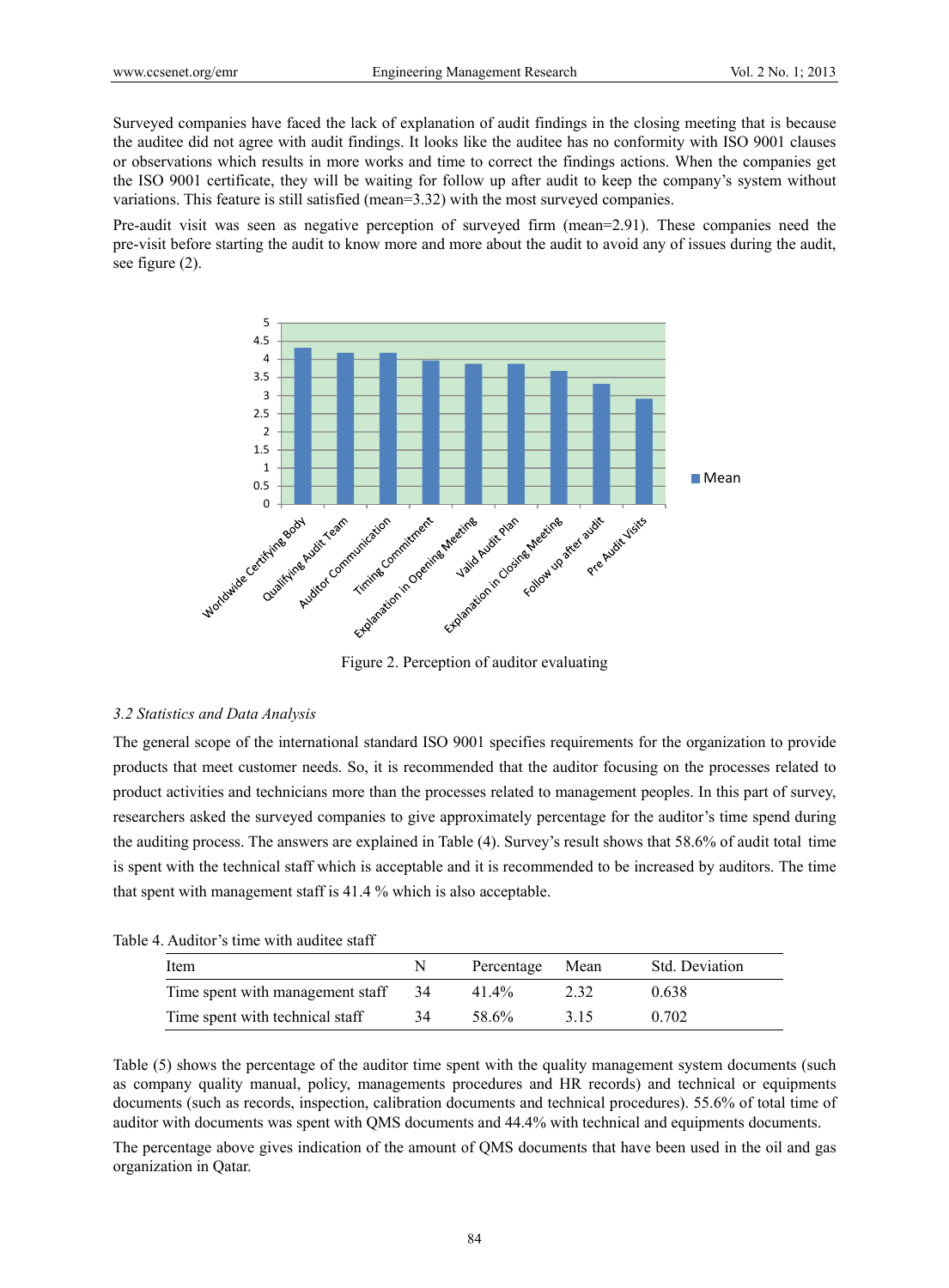#### Table 5. Auditor's time with auditee documents

| Item                                                   |          |            | N Percentage Mean Std. Deviation |
|--------------------------------------------------------|----------|------------|----------------------------------|
| Time spent with QMS documents                          | 34 55.6% | 3.26 0.864 |                                  |
| Time spent with technical/equipment documents 34 44.4% |          | 2.53 0.929 |                                  |

Audit findings are the evidence from the auditor to encourage the auditee (organization) to improve or correct the findings area which is discovered by auditors. The findings may be related to the core business or auditee or non process related. Table (6) shows that the mean percentage of process related findings is more than non process related by 5.1%. This difference depends on many factors such as size of auditee, experience of auditor and type of findings that found.

Table 6. Auditor's findings

| Item                                 |    |       |      | N Percentage Mean Std. Deviation |
|--------------------------------------|----|-------|------|----------------------------------|
| No of findings in non process        | 34 | 47.4% | 2.56 | -894                             |
| No of findings in process related 34 |    | 52.6% | 2.88 | 844                              |

At the end of the second part of the survey, researchers asked the surveyed companies about the percentage of coverage of audit scope by auditor. The mean was 4.18 (74.2%) which is acceptable percentage in general. The rate of overall satisfaction of surveyed companies with their certifying bodies in this study has been supported with the study conducted in 2006 by Majd in Saudi Arabia manufacturing industries that found 84% of them are satisfied with the registration agencies.

#### **4. Discussion**

One of the important conditions which affect the impact of certification is auditor performance. In this study, the researchers investigated the impact of auditor performance by analyzing the certified companies' perceptions as following:

- The three top factors that positively affect certified oil and gas companies are: the first factor is worldwide certifying body that indirectly transfers of other countries experiences in improvement of QMS to companies that have adopted ISO 9001 certification in Qatar. The second factor is the qualifying audit team and it's professional training with high level of experience. The third factor is auditor communication with the auditee before, during and after the audit. The communication between the auditor and auditee is very important in resolving the ISO 9001 audit findings. The other four factors that came as a result of survey related to timing commitment from the auditor, explanation during opening or closing meeting and the validity of audit plan are not directly affecte certification of organization, but affecte the relationship between the auditor and auditee as well as satisfaction of certified company. The last two factors (follow up after audit and pre-audit visit ) can be considered as more cost on auditee, in other words for follow up audit means that the auditor should pay more and more for the audit firm as well as the pre-visit audit.
- Appropriate distribution of the audit time on all type of people (technical and management staff) and on all type of documents (QMS and technical documents), giving an effective and successful ISO 9001 implementaion. This study concludes that 55.6% of auditor total time was spending with QMS documents and 44.4% of auditor total time was spending with technical and equipments documents. For Staff distribution time, auditor spent 58.6% of auditing total time with technical staff. While spent 41.4 % of total time with management staff.
- Researchers found that this research has some discrepancies with other researches that were conducted in USA, Canada, Australia, China and other European countries due to the differences in business culture, job environment, roles of labors and the system of company operations. But this research is matching – in most of it- with research that was conducted in Saudi Arabia, UAE and other Arab countries.
- The main benefit of this research is focusing on certain area in Oatar and logically in GCC area because of similarity of business culture and focusing on oil and gas field that because it is the main resource of income in Qatar and GCC.
- The differences of ISO 9001 certification benefits from developed and developing countries are giving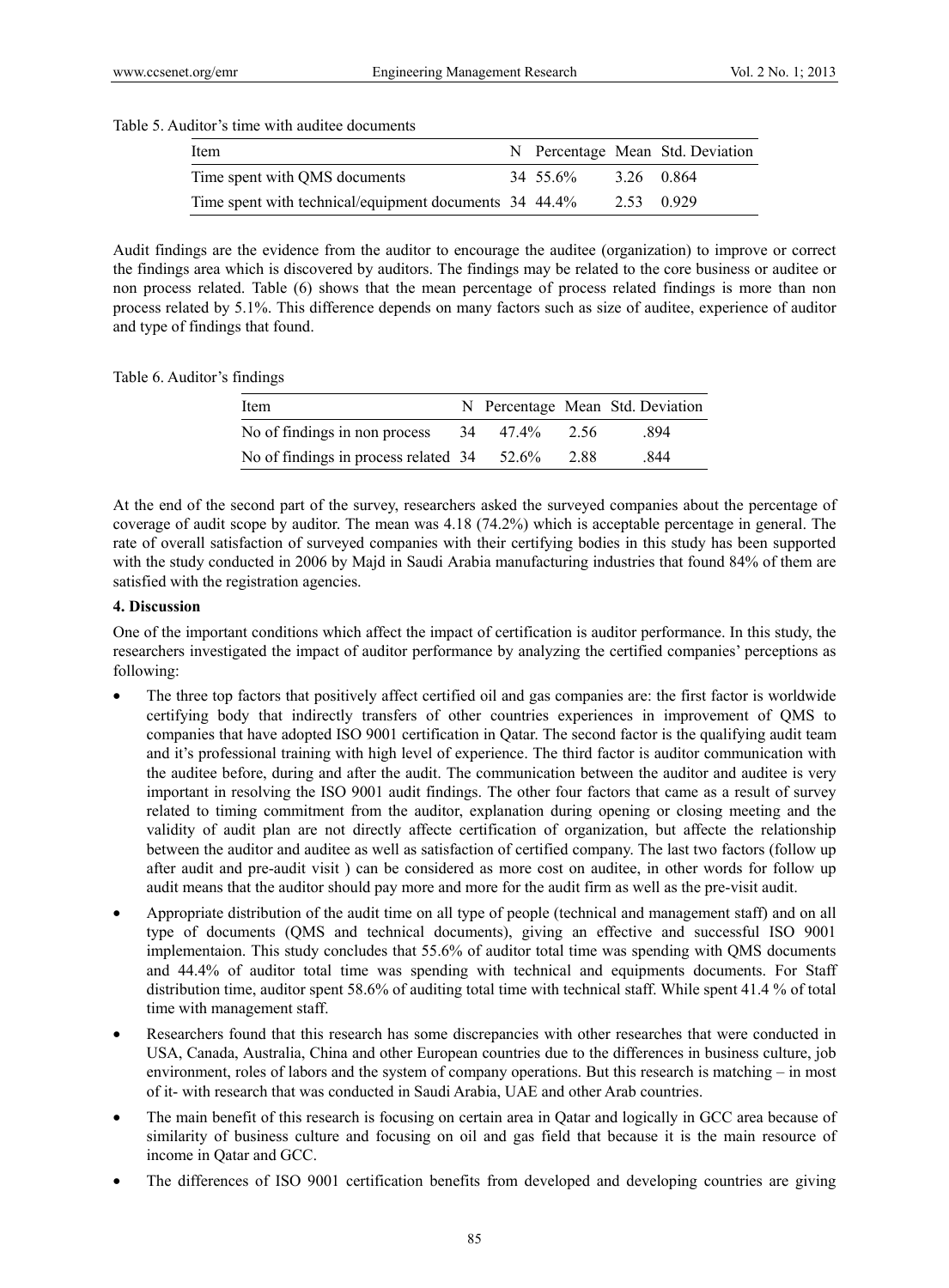indication that adoption of any quality approach that imported from overseas or developed countries is not necessarily applicable in our countries. It is because contrast in culture, environment. It is recommended that quality approach could be developed to be suitable with our business culture, our privacy, and our identity.

 In 2011 it was established a Administrative Control and Transparency Authority (ACTA) in Qatar to be as an anti-corruption watchdog overseeing government agencies and the handling of public funds. The researchers recommended that ACTA should be the main authority to control the ISO certification award and should be the accreditation body in Qatar to accredit the certifying companies. As result of that the central certification data base will be the ACTA.

#### *4.1 Limitation and Difficulties*

This part of paper mentions to some limitations and difficulties of this study.

4.1.1 Data Gap and Lack to Archive Data

It was difficult to get the exact number or statistical study of ISO 9001 certified company in Qatar from any of authorized sources. In addition, it was difficult to get certification information from governmental organizations. So, the researchers had extracted the information from international resource such as ISO.

#### 4.1.2 Gulf Cooperation Council (GCC) Business Culture

Limited studies and researches were studied in the implementation ISO 9001 certification in Qatar or GCC. So, some certificated companies were refusal to respond to the survey.

#### **References**

- Al Turki, A. N., & Faris, W. F. (2010). A critical evaluation on the effectiveness of ISO 9001:2000 (QMS) implementation in Malaysian and Saudi manufacturing companies. *Int. J. Arab Culture, Management and Sustainable Development, 1*(3), 285-307. http://dx.doi.org/10.1504/IJACMSD.2010.032653
- Al Khalifa, K., Mohamed, T. A., & Al-Salem, A. (2008). ISO 9000:2000 quality management standard: experience in the state of Qatar. *Int. J. Productivity and Quality Management, 3*(4), 457-471. http://dx.doi.org/10.1504/IJPQM.2008.019761
- Al Khalifa, K., & Elaine M. A. (2000). The development of total quality management in Qatar. *The TQM Magazine, 12*(3), 194-204. http://dx.doi.org/10.1108/09544780010320250
- Chris, K. Y. L., Andy Yeung, C. L., & Edwin, C. T. C. (2007). Impact of ISO 9000 on time-based performance: An event study. *World Academy of Science, Engineering and Technology, 30.*
- Greener, S. (2008). *Business Research Methods.* Ventus publishing Aps. Retrieved from www.academy-british.co.uk/.../introduction-to-research-method
- Heras, I. C., & Ochoa, M. (2001). Effects of ISO 9000 certification on companies' profitability: an empirical study. *Integrated Management* (pp. 66-72). *H*ong Kong Baptist University.
- Hesan, A. Q., Chang, H., & Chang, M. (2002). Impact of ISO 9000 certification on quality management practices: A comparative study. *Total Quality Management, 13*(1), 53-67. http://dx.doi.org/10.1080/09544120120098564
- Kumar, D. A., & Balakrishnan. (2011). A study on ISO 9001Quality Management System Certification Reasons behind the Failure of ISO certified Organizations. *Journal of Research in International Business and Management, 1*(6), 147-154.
- Magd, H. (2006). An investigation of ISO 9000 adoption in Saudi Arabia. *Managerial Auditing Journal, 21*(2), 132-147. http://dx.doi.org/ 10.1108/02686900610639284
- Magd, H. (2008). An exploratory study of ISO9001:2000 in the Egyptian manufacturing sector. *Palmetto Review, 10.*
- Magd, H., Nasser K., & Adrienne, C. (2003). ISO 9000 implementation: a study of manufacturing companies in Saudi Arabia. *Managerial Auditing Journal, 18*(4), 313-322. http://dx.doi.org/10.1108/02686900310488258
- Mei, F., Mile, T., & Danny, S. (2006). Relationship of ISO 9001:2000 quality system certification with operational and business performance. *Journal of manufacturing tech. management, 19*(1), 22-37.
- Morris, A., Crawford, J., Carter D., & Mazotta, F. (2000). Management decisions for effective ISO 9000 accreditation. *Management Decision, 38*(3), 182-193. http://dx.doi.org/10.1108/EUM0000000005346